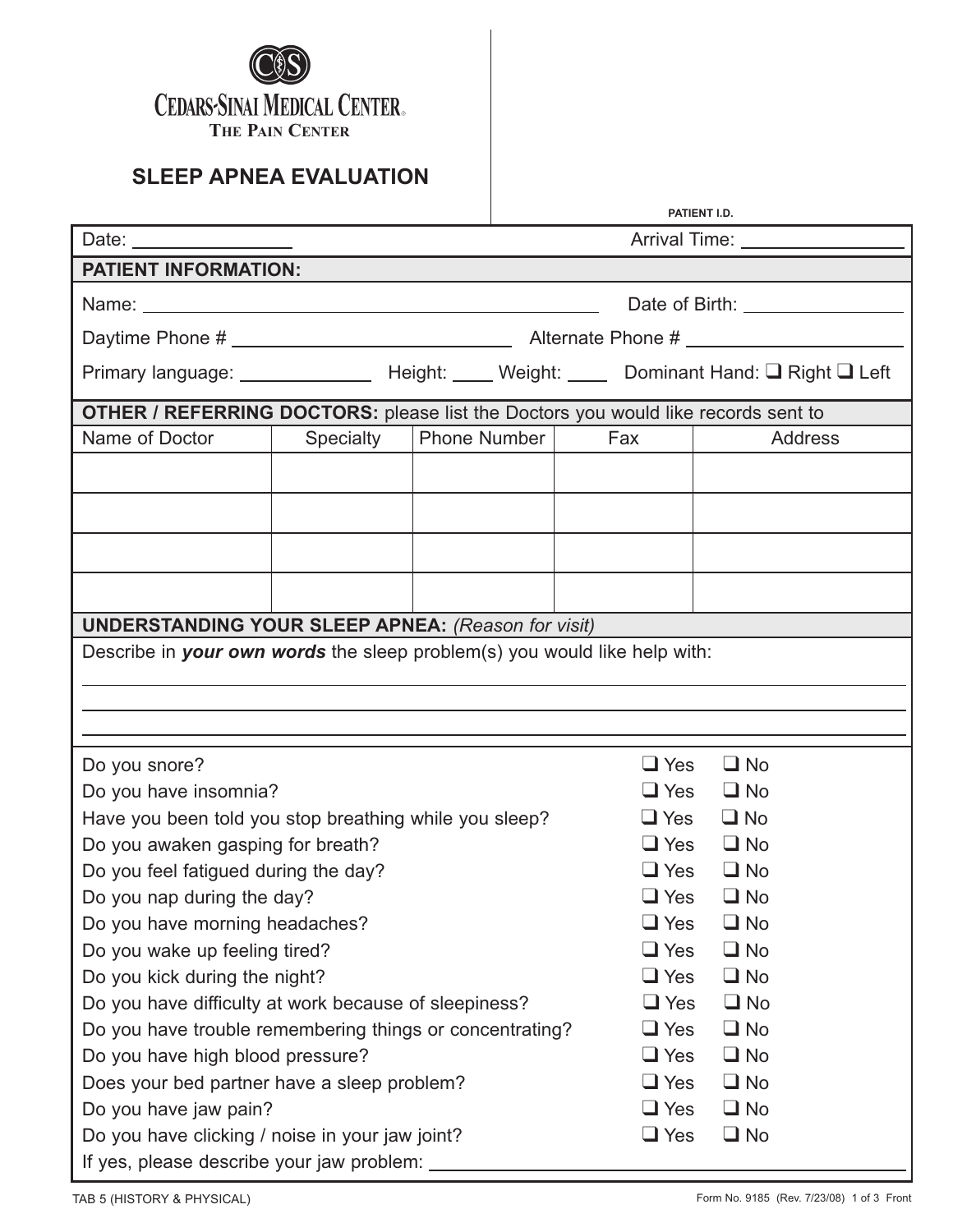

**PATIENT I.D.**

### **HISTORY OF YOUR SLEEP APNEA**

When did your apnea start?

When did you have your sleep study?

How many studies have you had? \_\_\_

### **EFFECTS OF YOUR SLEEP:** Epworth Sleepiness Scale

How likely are you to doze off or fall asleep in the following situations, in contrast to just feeling tired? This refers to your usual way of life in recent times. Even if you have not done some of these things recently, try to work out how they would have affected you.

Insert the appropriate number in the column:

 $0 =$  never  $1 =$  slight chance  $2 =$  moderate chance  $3 =$  high chance

| <b>Sitting and Reading</b>                                   |  |
|--------------------------------------------------------------|--|
| <b>Watching TV</b>                                           |  |
| Sitting, inactive, in a public place (meeting, theater etc.) |  |
| As a passenger in a car without a break                      |  |
| Lying down to rest in the afternoon as circumstances permit  |  |
| Sitting and talking to someone                               |  |
| Sitting quietly after a lunch without alcohol                |  |
| In a car, while stopped for a few minutes in traffic         |  |
| Total                                                        |  |

## **PAST MEDICAL PROBLEMS:**

List any medical problems or injuries you have ever had.

| Year           | <b>Describe</b>                                                                                                      | <b>Hospital</b>                                                           | <b>Doctor</b>                 |  |
|----------------|----------------------------------------------------------------------------------------------------------------------|---------------------------------------------------------------------------|-------------------------------|--|
|                |                                                                                                                      |                                                                           |                               |  |
|                |                                                                                                                      |                                                                           |                               |  |
|                |                                                                                                                      |                                                                           |                               |  |
|                |                                                                                                                      |                                                                           |                               |  |
|                | SURGICAL HISTORY LNONE                                                                                               |                                                                           |                               |  |
|                |                                                                                                                      | Please list surgeries you have had, the date, and where it was performed. |                               |  |
|                | <u> 1989 - Johann Barbara, martin amerikan basal dan berasal dan berasal dan berasal dan berasal dan berasal dan</u> |                                                                           | Date <b>Location</b> Location |  |
| 2 <sub>1</sub> | <u> 1989 - Johann Stein, marwolaethau a bhann an t-</u>                                                              |                                                                           | Date <b>Location</b> Location |  |
| 3.             |                                                                                                                      |                                                                           | Date <b>Location</b>          |  |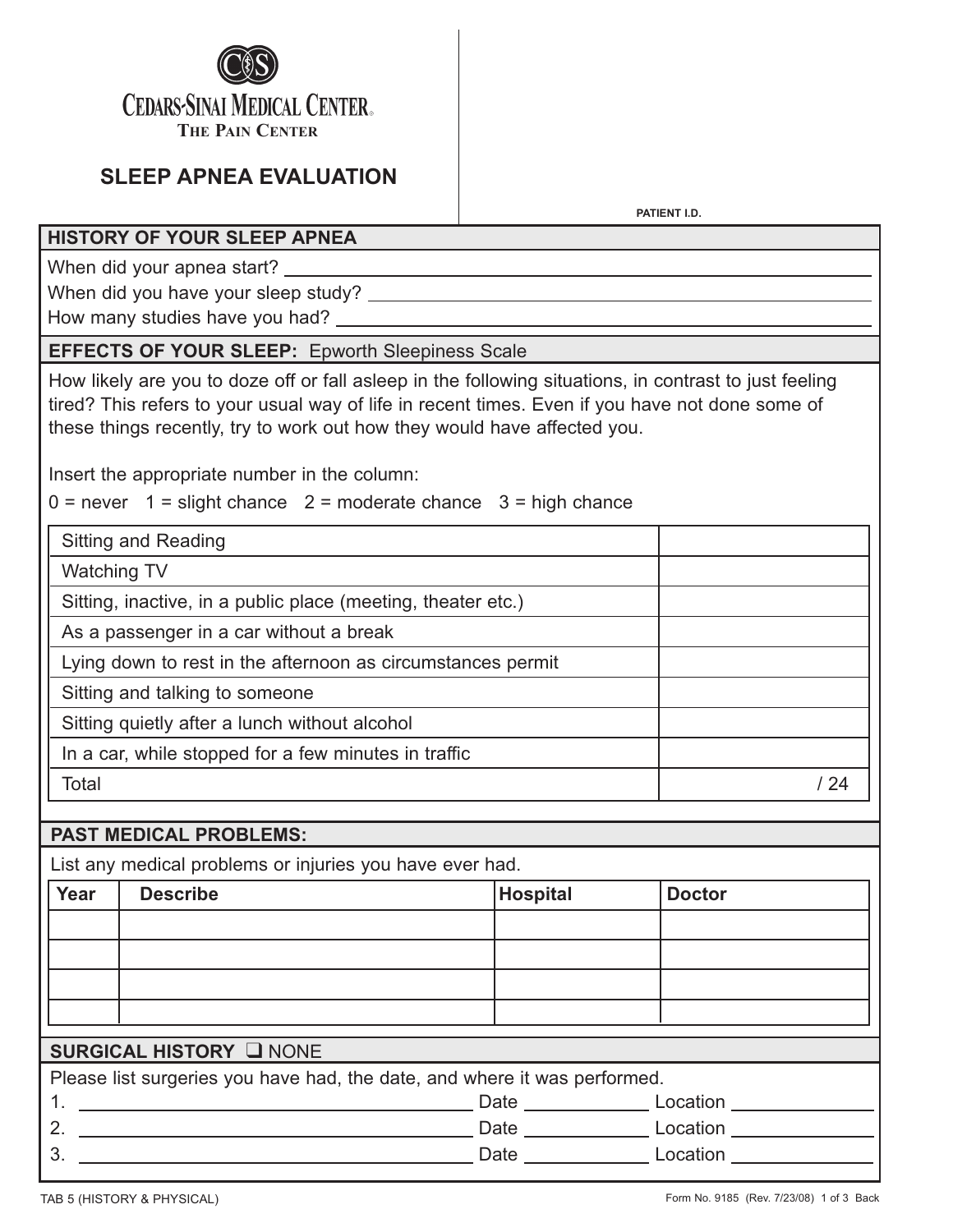

**PATIENT I.D.**

| <b>CURRENT MEDICATIONS</b>                                                     |                                                                                                                                                                                                     |                                          |                            |
|--------------------------------------------------------------------------------|-----------------------------------------------------------------------------------------------------------------------------------------------------------------------------------------------------|------------------------------------------|----------------------------|
| question to discuss with the physicians.                                       | List all medications you are currently taking for medical and pain problems including prescribed,<br>over-the-counter, herbs, vitamins. Do not bring your medicines to the clinic unless you have a |                                          |                            |
| Name<br>Pill Strength<br>started                                               | # of times taken per day                                                                                                                                                                            |                                          | Doctor who prescribed Date |
| <b>Pharmacy name, phone, and FAX:</b><br><b>ALLERGIES:</b> The Known Allergies |                                                                                                                                                                                                     |                                          |                            |
| <b>Medicine</b>                                                                | <b>Reaction</b>                                                                                                                                                                                     | <b>Medicine</b>                          | <b>Reaction</b>            |
|                                                                                |                                                                                                                                                                                                     |                                          |                            |
|                                                                                |                                                                                                                                                                                                     |                                          |                            |
| <b>Previous Doctors</b>                                                        |                                                                                                                                                                                                     |                                          |                            |
|                                                                                | List ALL of the doctors you have seen for your sleep problem                                                                                                                                        |                                          |                            |
| Name<br>Date                                                                   | Specialty                                                                                                                                                                                           | Address / Phone / Fax                    |                            |
|                                                                                |                                                                                                                                                                                                     |                                          |                            |
|                                                                                |                                                                                                                                                                                                     |                                          |                            |
|                                                                                |                                                                                                                                                                                                     |                                          |                            |
| <b>Previous Treatments</b>                                                     | Indicate which of the following treatments you have tried for your sleep problem:                                                                                                                   |                                          |                            |
| $\Box$ Dental device<br>$\Box$ CPAP                                            | $\Box$ Surgery                                                                                                                                                                                      | $\Box$ Medication<br>$\Box$ Other $\Box$ |                            |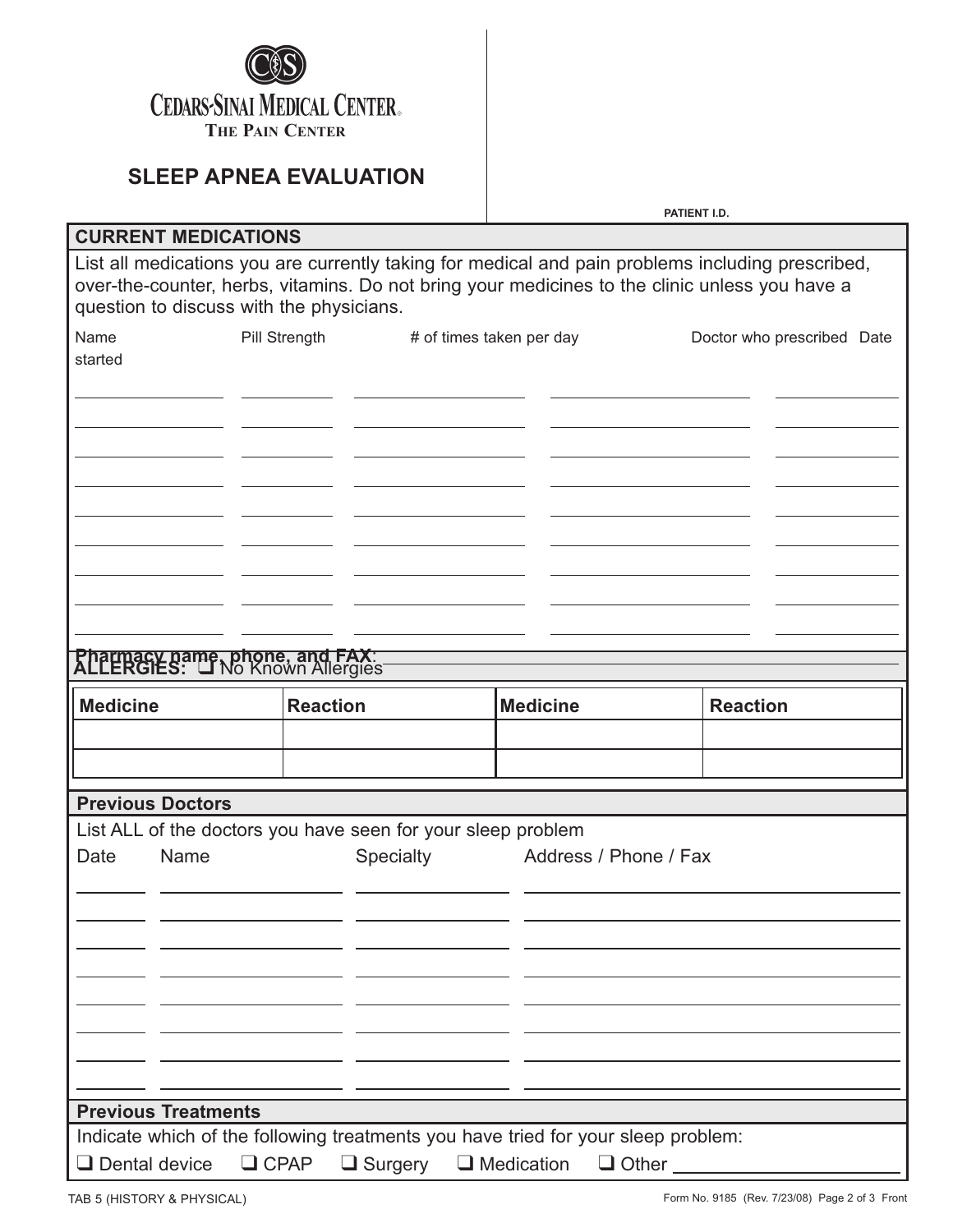

**PATIENT I.D.**

| <b>REVIEW OF SYSTEMS:</b>                             |                             |                                       |  |
|-------------------------------------------------------|-----------------------------|---------------------------------------|--|
| Please check if you have or had any of the following: |                             |                                       |  |
| <b>General</b>                                        | <b>Pulmonary</b>            | <b>Neurologic</b>                     |  |
| $\Box$ Weight loss                                    | $\Box$ Shortness of breath  | $\Box$ Numbness                       |  |
| $\Box$ Poor appetite                                  | $\Box$ Cough                | $\Box$ Weakness                       |  |
| $\Box$ Severe fatigue / low energy                    | $\Box$ Asthma or bronchitis | $\Box$ Falling                        |  |
| $\Box$ Cancer                                         | $\Box$ Lung disease         | $\Box$ Stroke                         |  |
|                                                       | $\Box$ Sleep apnea          | $\Box$ Seizures                       |  |
| Hematological                                         | $\Box$ Snoring              | Memory Loss                           |  |
| $\Box$ Anemia                                         |                             | $\Box$ Loss of balance                |  |
| $\Box$ Easy bruising                                  | <b>Endocrine</b>            |                                       |  |
| $\Box$ Bleeding disorder                              | $\Box$ Diabetes             | <b>Infectious Diseases</b>            |  |
| $\Box$ Taking blood thinners                          | $\Box$ Thyroid problems     | (check all that apply)                |  |
| $\Box$ Blood Transfusion:                             |                             | $\Box$ Measles $\Box$ Mumps           |  |
| $\Box$ Yes $\Box$ No                                  | <b>Gastrointestinal</b>     | $\Box$ Chicken Pox                    |  |
| Reaction: Reaction:                                   | $\Box$ Abdominal Pain       | $\Box$ Rheumatic fever                |  |
|                                                       | $\Box$ Nausea or vomiting   | $\Box$ Hepatitis A                    |  |
| <b>Skin</b>                                           | $\Box$ Constipation         | $\Box$ Hepatitis B                    |  |
| $\Box$ Rash                                           | $\Box$ Diarrhea             | $\Box$ Hepatitis C                    |  |
| $\Box$ Nail changes                                   | $\Box$ History of ulcers or | Other: ____________                   |  |
| $\Box$ Bumps / nodules                                | heartburn                   | $\Box$ HIV $\Box$ AIDS                |  |
|                                                       |                             | $\Box$ Herpes (Oral)                  |  |
| <b>Head and Neck</b>                                  | Genitourinary               | $\Box$ Herpes (Genital)               |  |
| $\Box$ Headaches                                      | $\Box$ Frequent or hesitant | $\Box$ Shingles                       |  |
| $\Box$ Visual changes                                 | urination                   | Post-herpatic neuralgia               |  |
| $\Box$ Mouth problems                                 | $\Box$ Pain with urination  |                                       |  |
| $\Box$ Neck pain                                      | $\Box$ Blood in urine       | In the last 5 years:                  |  |
| $\Box$ TMJ problems                                   | $\Box$ Incontinence         | Received:                             |  |
|                                                       | $\Box$ Sexual dysfunction   | Pneumovax:<br>$\Box$ Yes<br>$\Box$ No |  |
| <b>Cardiac</b>                                        |                             | $\Box$ Yes<br>Flu shot:<br>$\Box$ No  |  |
| $\Box$ Exercise limitations                           | <b>Musculoskeletal</b>      |                                       |  |
| $\Box$ Chest pain                                     | $\Box$ Arthritis -Type:     | <b>Gynecologic</b>                    |  |
| $\Box$ Irregular heartbeat                            | $\Box$ Osteoporosis         | $\Box$ Pregnant                       |  |
| $\Box$ Heart murmurs                                  | $\Box$ Muscle pain          | $\Box$ Post-menopausal:               |  |
| $\Box$ High or low blood pressure                     | $\Box$ Muscle wasting       | Last Menstrual Period:                |  |
| $\Box$ Circulation problems                           | $\Box$ Fractures            |                                       |  |
| $\Box$ Ankle swelling                                 |                             |                                       |  |
|                                                       |                             |                                       |  |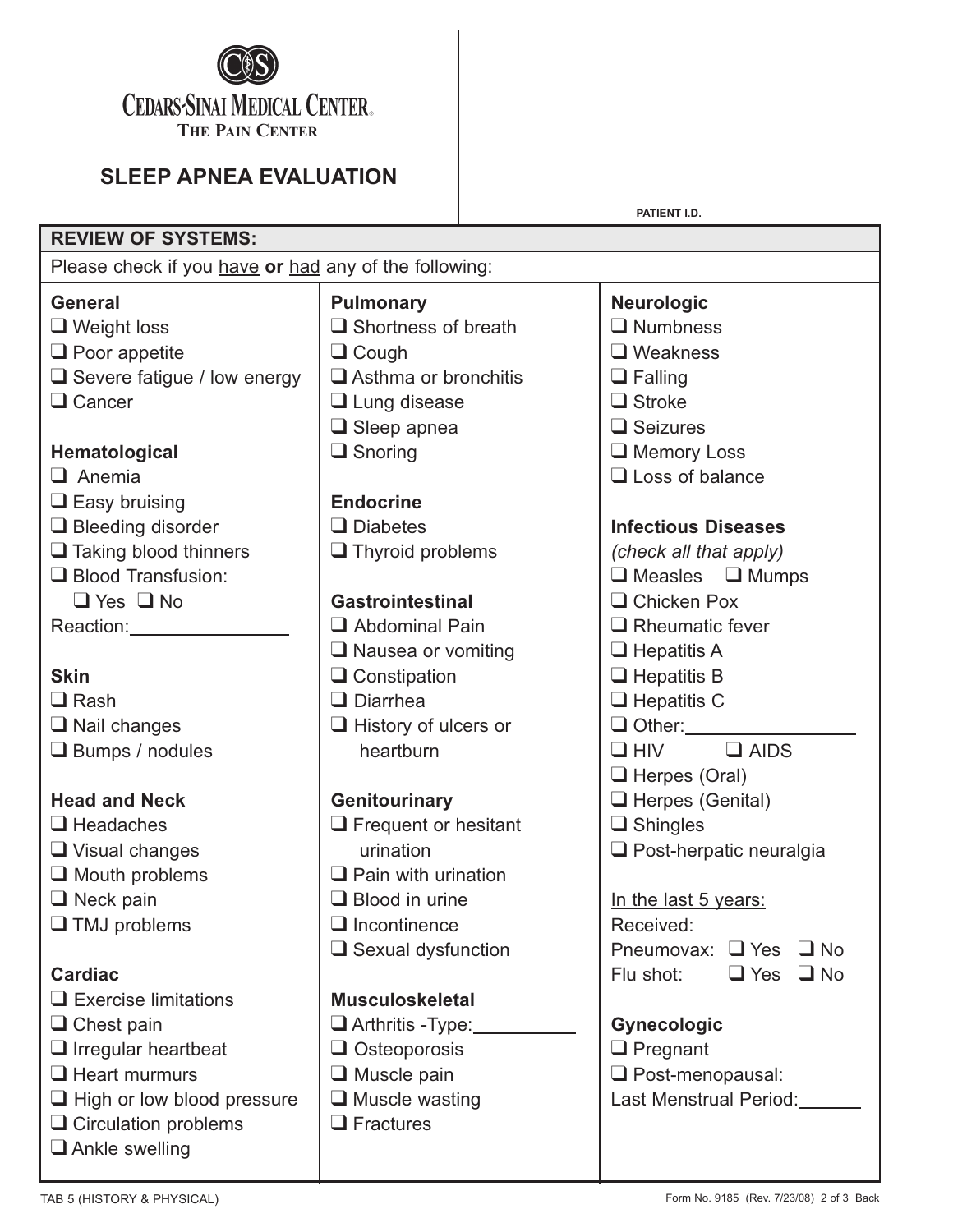

| PATIENT I.D.                                                                                                     |  |  |  |  |
|------------------------------------------------------------------------------------------------------------------|--|--|--|--|
| <b>HABITS:</b>                                                                                                   |  |  |  |  |
| Smoking: Thes Tho Touit Packs per day: Mumber of years smoked: The                                               |  |  |  |  |
| Alcohol use: $\Box$ None $\Box$ Occasional $\Box$ Daily How much per week?                                       |  |  |  |  |
| Are you currently using recreational drugs? $\square$ No $\square$ Yes: $\square$ Amphetamines $\square$ Cocaine |  |  |  |  |
| $\Box$ Heroin $\Box$ Marijuana $\Box$ Other:                                                                     |  |  |  |  |
| Do you drink caffeine (coffee, tea, etc.)? How many cups per day? _________                                      |  |  |  |  |
| Do you clench your teeth? $\Box$ Yes $\Box$ No                                                                   |  |  |  |  |
| Do you grind your teeth? $\Box$ Yes $\Box$ No                                                                    |  |  |  |  |
| Do you wear a night guard over your teeth? $\Box$ Yes<br>$\Box$ No                                               |  |  |  |  |
| <b>EXERCISE:</b>                                                                                                 |  |  |  |  |
| Do you exercise? I No I Yes, what type? I CONDINGLE TO YOU EXERCISE 2 NO I YES, what type?                       |  |  |  |  |
|                                                                                                                  |  |  |  |  |
| How long do you exercise each time (on average)? _______________________________                                 |  |  |  |  |
| <b>FAMILY HISTORY:</b> Are you adopted? $\Box$ Yes $\Box$ No                                                     |  |  |  |  |
| <b>Member</b><br>$ $ Age $ $<br><b>Medical Problems</b><br><b>Deceased or Living</b>                             |  |  |  |  |
| $\Box$<br>Father<br>$\Box$                                                                                       |  |  |  |  |
| $\Box$<br>$\Box$<br>Mother                                                                                       |  |  |  |  |
| $\Box$<br>$\Box$<br>Siblings                                                                                     |  |  |  |  |
| $\Box$<br>$\Box$                                                                                                 |  |  |  |  |
| $\Box$<br>$\Box$                                                                                                 |  |  |  |  |
| $\Box$<br>$\Box$                                                                                                 |  |  |  |  |
| $\Box$<br>Spouse                                                                                                 |  |  |  |  |
| <b>SOCIAL HISTORY:</b>                                                                                           |  |  |  |  |
| Relationship Status: Single Separated Sumarried Sumaried Sumaried Sumaried Sumaries                              |  |  |  |  |
| $\Box$ Domestic Partner: $\Box$ Female $\Box$ Male                                                               |  |  |  |  |
|                                                                                                                  |  |  |  |  |
| Highest level of education completed: $\Box$ Less than High School $\Box$ High School $\Box$ Vocational          |  |  |  |  |
|                                                                                                                  |  |  |  |  |
|                                                                                                                  |  |  |  |  |
| Status: □ Full Time □ Part time □ Self-employed □ Homemaker □ Retired ____ years                                 |  |  |  |  |
| $\Box$ Unemployed _____ years due to pain $\Box$ Unemployed ____ years due to ________                           |  |  |  |  |
| Are you happy with your job? $\Box$ Yes $\Box$ No                                                                |  |  |  |  |
|                                                                                                                  |  |  |  |  |
|                                                                                                                  |  |  |  |  |